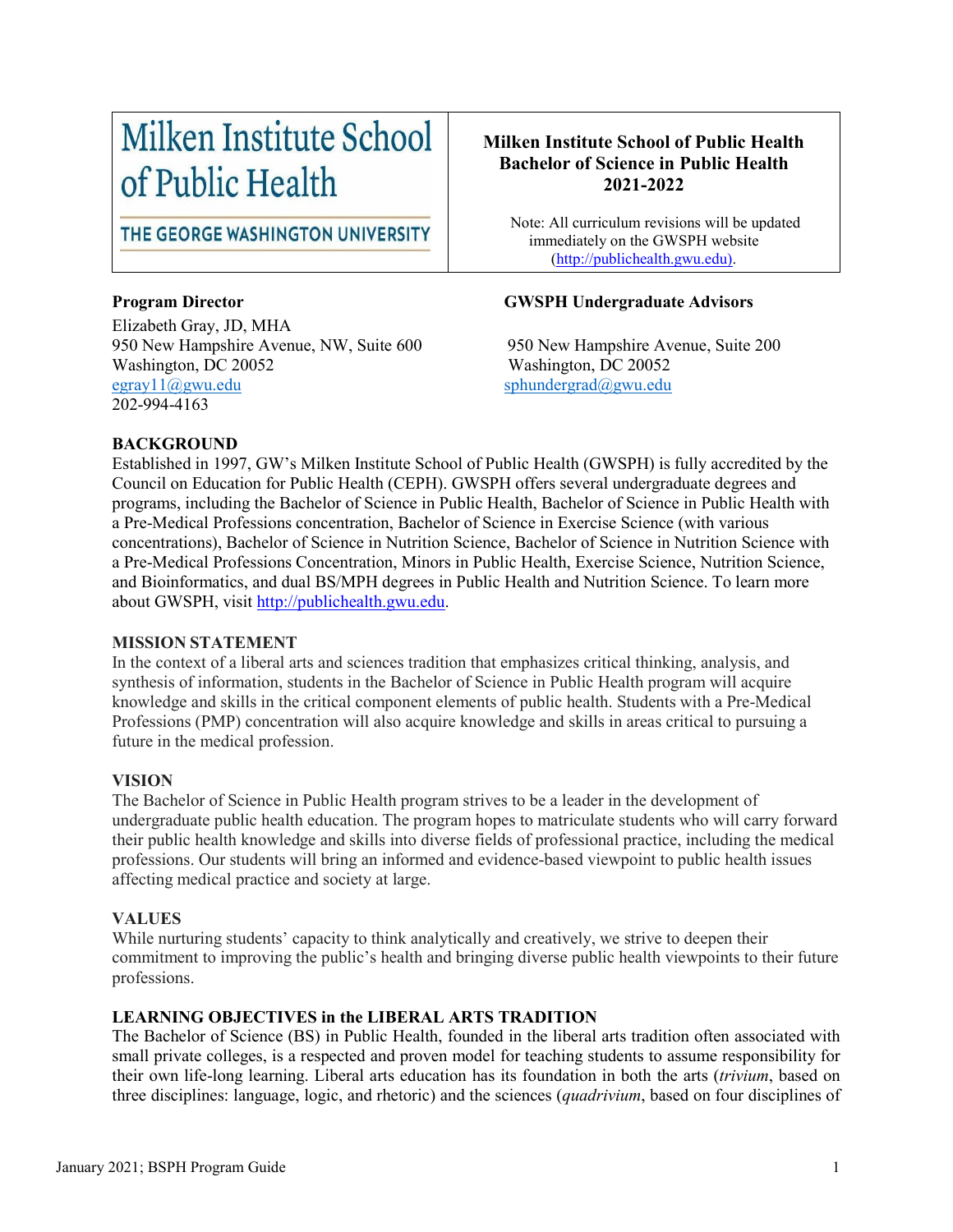natural phenomena: arithmetic, geometry, astronomy, and music) as studied in medieval universities. While contemporary arts and sciences programs have expanded well beyond the imagination and expectations of medieval founders, it is within the context of this liberal arts tradition that the BS in Public Health strives to prepare students for progressive independence, maturity, knowledge of the world, understanding of diverse inhabitants, and respect for differing points of view. Because this degree is intended to include technical detail and analytic skills, grounded in a liberal arts philosophical base, it also has the educational objectives of nurturing critical thinking, analysis, and synthesis of information, and recognizing the historical and societal associations of current trends in public health and health care delivery. The BS in Public Health with a PMP concentration is intended to provide students with a major that both achieves the goals of a liberal arts education in public health and provides them with the requisite knowledge and skills to pursue a future in the medical professions.

#### **PUBLIC HEALTH CORE COURSE COMPETENCIES**

The following competencies are designed to be achieved by all public health majors through the indicated courses. Upon completion of the Bachelor of Science in Public Health, students will be able to:

- 1. Overview of Public Health: Address the history and philosophy of public health as well as its core values, concepts, and functions across the globe and in society (PUBH 1101, 2110, 3132, 3133, 4140W)
- 2. Role and Importance of Data in Public Health: Address the basic concepts, methods, and tools of public health data collection, use, and analysis and why evidence-based approaches are an essential part of public health practice (PUBH 1101, 2110, 2142, 3131, 3132, 3133, 3135W, 4140W, and the Research Methods Selective)
- 3. Identifying and Addressing Population Health Challenges: Address the concepts of population health, and the basic processes, approaches, and interventions that identify and address the major healthrelated needs and concerns of populations (PUBH 1101, 2110, 2112, 3130, 3131, 3132, 3133, 3135W, 4140W)
- 4. Human Health: Address the underlying science of human health and disease including opportunities for promoting and protecting health across the life course (PUBH 1101, 2110, 3132, 3133)
- 5. Determinants of Health: Address the socio-economic, behavioral, biological, environmental, and other factors that impact human health and contribute to health disparities (PUBH 1101, 2110, 2112, 3132, 3133, 3135W, 4140W)
- 6. Project Implementation: Address the fundamental concepts and features of project implementation, including planning, assessment, and evaluation (PUBH 2112, 3130, 3133, 4140W)
- 7. Overview of the Health System: Address the fundamental characteristics and organizational structures of the U.S. health system as well as to the differences in systems in other countries (PUBH 1101, 3130, 3133, 3135W)
- 8. Health Policy, Law, Ethics, and Economics: Address the basic concepts of legal, ethical, economic, and regulatory dimensions of health care and public health policy, and the roles, influences and responsibilities of the different agencies and branches of government (PUBH 1101, 3130, 3133, 3135W)
- 9. Health Communications: Address the basic concepts of public health-specific communication, including technical and professional writing and the use of mass media and electronic technology (PUBH 1101, 2110, 2112, 3130, 3131, 3133, 3135W, 4140W)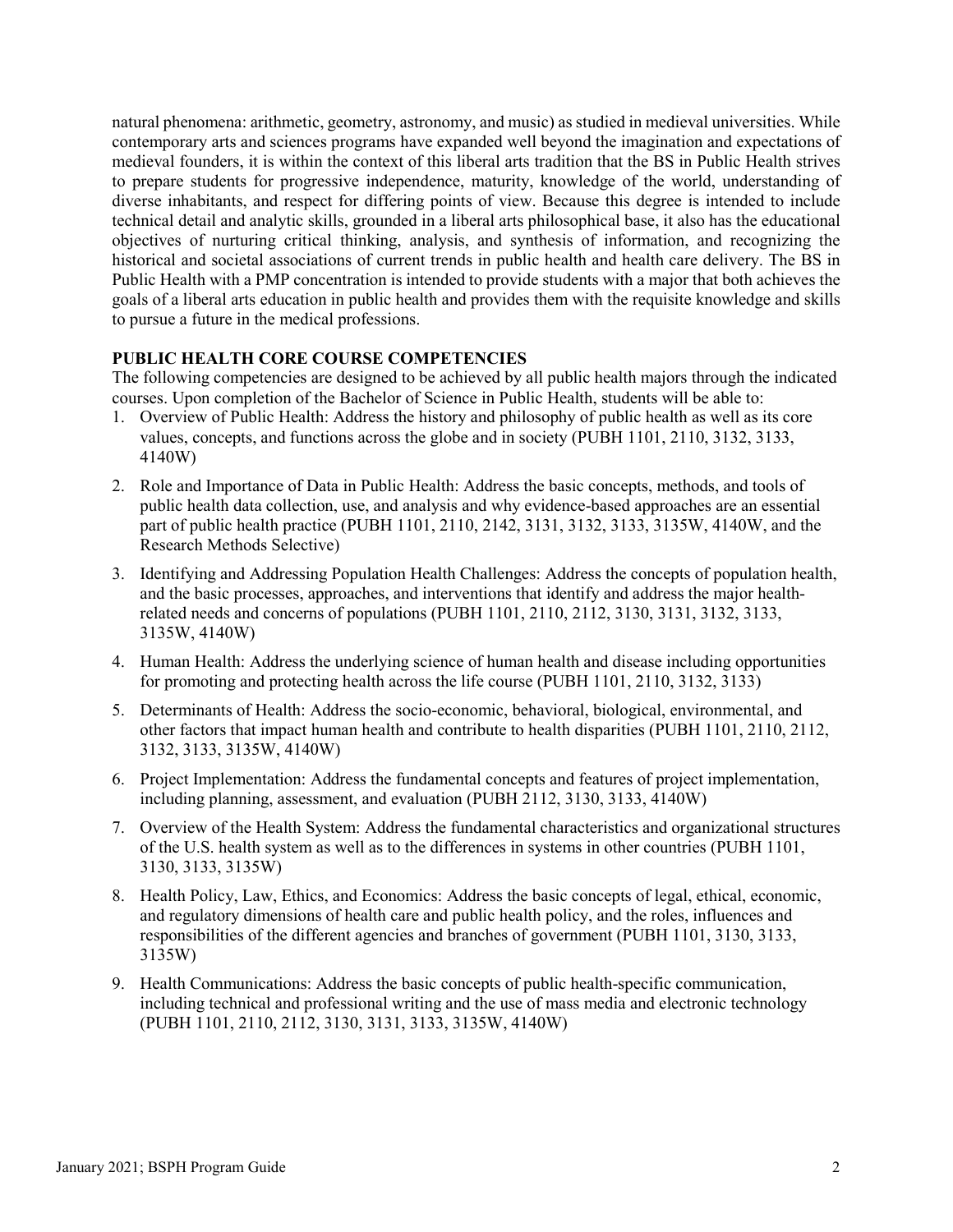# **CAREERS**

The BS in Public Health strives to increase awareness and understanding of public health principles among students who are preparing for professional careers in fields such as:

- Allied Health
- Government
- Business
- Health Education
- Health Services Administration
- Law
- Medicine, Nursing, and other health professions
- Public Health (both those who plan to pursue graduate degrees in public health and students who intend to pursue entry-level jobs in specific sectors of public health, health services, or public policy for which a bachelor's level education is appropriate)

#### **ADMISSIONS**

Incoming freshman and external transfer students may apply directly to the major through GW admissions.

Internal transfer students accepted into the program matriculate in the semester following admission. We will accept transfers from students with a GPA of 2.75 or higher. Students should use the internal transfer form found on the Registrar's website: [https://registrar.gwu.edu/undergraduate-internal-transfer.](https://registrar.gwu.edu/undergraduate-internal-transfer) The internal transfer application deadline is October  $15<sup>th</sup>$  in the fall semester and February  $15<sup>th</sup>$  in the spring semester.

Students follow the prescribed curriculum effective in the year that they matriculate into the BS in Public Health program.

#### **DEGREE REQUIREMENTS**

There are three categories of Degree Requirements for all Public Health students: (1) University General Education Requirements; (2) Public Health Core Courses; and (3) Public Health Electives. Students in the PMP concentration will also take PMP requirements/recommended courses. Students take additional elective courses to reach the 120 total credits required to graduate.

#### **General Education Requirements (19 credits)**

The Public Health program follows the University General Education Requirements. **See the University Bulletin website for the most up-to-date version of Gen Ed requirements and approved courses:**  <http://bulletin.gwu.edu/university-regulations/general-education/>

|                                            | <b>University General Education Requirements (GenEd) Courses**</b><br>(See University Bulletin for General Education Requirements)               |                |
|--------------------------------------------|--------------------------------------------------------------------------------------------------------------------------------------------------|----------------|
| <b>University Writing</b>                  | UW 1020 UNIVERSITY WRITING OR HONR 1015                                                                                                          | $\overline{4}$ |
| <b>Humanities</b>                          | ONE COURSE IN HUMANITIES<br>http://bulletin.gwu.edu/university-regulations/general-education/                                                    | 3              |
| <b>Mathematics or</b><br><b>Statistics</b> | ONE COURSE IN EITHER MATH OR STATISTICS<br>http://bulletin.gwu.edu/university-regulations/general-education/                                     | 3              |
| <b>Science</b>                             | ONE NATURAL OR PHYSICAL SCIENCE COURSE WITH LABORATORY<br><b>EXPERIENCE</b><br>http://bulletin.gwu.edu/university-regulations/general-education/ | 3              |
| <b>Social Science</b>                      | TWO COURSES IN THE SOCIAL SCIENCES<br>http://bulletin.gwu.edu/university-regulations/general-education/                                          | 6              |
|                                            | <b>TOTAL GenEd</b>                                                                                                                               | 19             |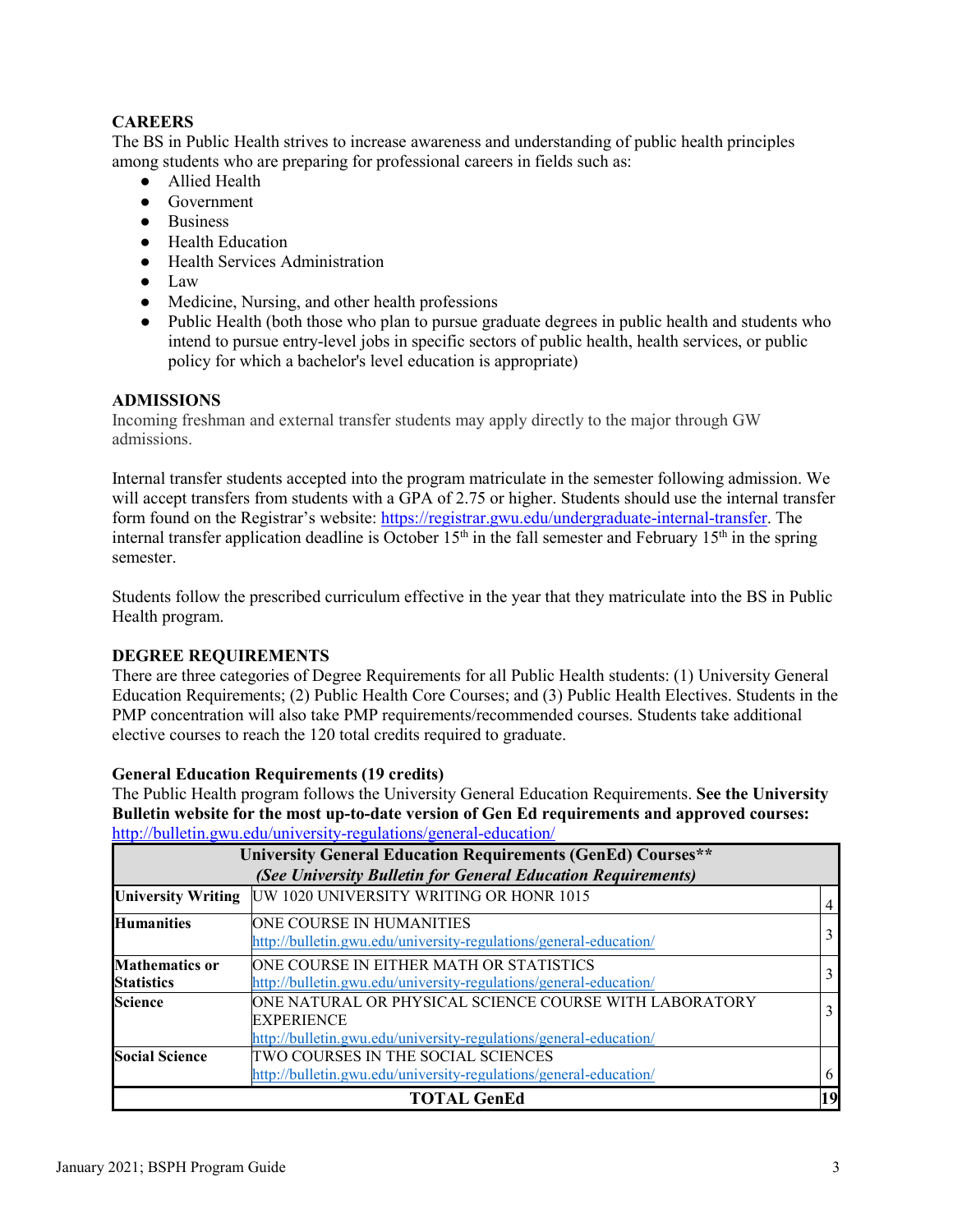**Prerequisite Requirements:** Please note that these are prerequisites for required core courses, rather than prerequisites to apply to the program.

| <b>Required</b><br><b>Course</b> | <i>Prerequisite(s)</i>                                                                                                                                                                                                          |  |  |  |
|----------------------------------|---------------------------------------------------------------------------------------------------------------------------------------------------------------------------------------------------------------------------------|--|--|--|
| <b>PUBH 2110</b>                 | BISC 1005*, 1006*, 1007*, 1008*, BISC 1111* (formerly BISC 1115/1125),<br>BISC 1112* (formerly BISC 1116/1126), or HONR 1033* (Scientific Reasoning &<br>Discovery: <b>Biology Only</b> )                                       |  |  |  |
| <b>PUBH 2112</b>                 | PUBH 1101- Introduction to Public Health (can be taken concurrently)                                                                                                                                                            |  |  |  |
| <b>PUBH 3130</b>                 | ECON 1011- Principles of Economics I (Microeconomics)*                                                                                                                                                                          |  |  |  |
| <b>PUBH 3131</b>                 | PUBH 2142 - Introduction to Biostatistics for Public Health**                                                                                                                                                                   |  |  |  |
| <b>PUBH 3133</b>                 | <b>Restricted to Juniors and Seniors.</b>                                                                                                                                                                                       |  |  |  |
| <b>PUBH 3135W</b>                | PUBH 1101- Introduction to Public Health. Restricted to Juniors and Seniors.                                                                                                                                                    |  |  |  |
| <b>PUBH 4140W</b>                | PUBH 1101, PUBH 3130, PUBH 3135W, Research Methods Selective, and at<br>least 4 of these 5 courses <sup><math>\land</math></sup> : PUBH 2110, PUBH 2112, PUBH 3131, PUBH 3132,<br>and/or PUBH 3133. Restricted to Seniors only. |  |  |  |

\*These courses also count as GenEd requirements.

\*\* Public Health majors must take PUBH 2142, however Public Health minors and other students may take STAT 1051, 1053 or 1127 as a prerequisite for PUBH 3131, though PUBH 2142 is preferred.

<sup>^</sup>One core course from this list can be completed concurrently with PUBH 4140W, but students are encouraged to complete all 5 classes PRIOR to enrolling in PUBH 4140W

#### **Public Health Required Core & Research Methods Selective (34 credits)**

The public health major curriculum constitutes 46 credits: *34 core credit credits and 12 elective credit* offered through the GWSPH.

| <b>Public Health Core Courses (34 Credits)</b> |                |                                                        |                                                                                          |                |                                                           |  |
|------------------------------------------------|----------------|--------------------------------------------------------|------------------------------------------------------------------------------------------|----------------|-----------------------------------------------------------|--|
|                                                |                | <b>Required Courses (31 Credits)</b>                   | Research Methods Selective^ (3 credits)<br>Students will choose one (1) of these courses |                |                                                           |  |
| Course                                         | <b>Credits</b> | <b>Course Title</b>                                    | <b>Choose 1</b><br><b>Course</b>                                                         | <b>Credits</b> | <b>Course Title</b>                                       |  |
| PUBH 1010*                                     | 1              | First-Year Experience in<br>Public Health              | <b>PUBH</b><br>3152                                                                      | 3              | Qualitative Methods in<br>Public Health                   |  |
| <b>PUBH 1101</b>                               | 3              | Introduction to Public Health<br>and Health Services   | <b>PUBH</b><br>3199                                                                      | 3              | Public Health Research<br>Methods                         |  |
| <b>PUBH 2110</b>                               | 3              | <b>EXNS</b><br>Public Health Biology<br>3111W          |                                                                                          | $\mathcal{E}$  | <b>Exercise and Nutrition</b><br>Science Research Methods |  |
| <b>PUBH 2112</b>                               | 3              | Principles of Health Education<br>and Health Promotion | Additional research methods course as pre-<br>approved by the Program Director           |                |                                                           |  |
| <b>PUBH 2142</b>                               | 3              | Introduction to Biostatistics<br>for Public Health**   |                                                                                          |                |                                                           |  |
| <b>PUBH 3130</b>                               | 3              | Health Services Management<br>and Economics            |                                                                                          |                |                                                           |  |
| <b>PUBH 3131</b>                               | 3              | Epidemiology: Measuring<br>Health and Disease          |                                                                                          |                |                                                           |  |
| <b>PUBH 3132</b>                               | 3              | Health and Environment                                 |                                                                                          |                |                                                           |  |
| <b>PUBH 3133</b>                               | 3              | Global Health and<br>Development                       |                                                                                          |                |                                                           |  |
| <b>PUBH 3135W</b>                              | 3              | Health Policy                                          |                                                                                          |                |                                                           |  |
| <b>PUBH 4140W</b>                              | 3              | Senior Seminar                                         |                                                                                          |                |                                                           |  |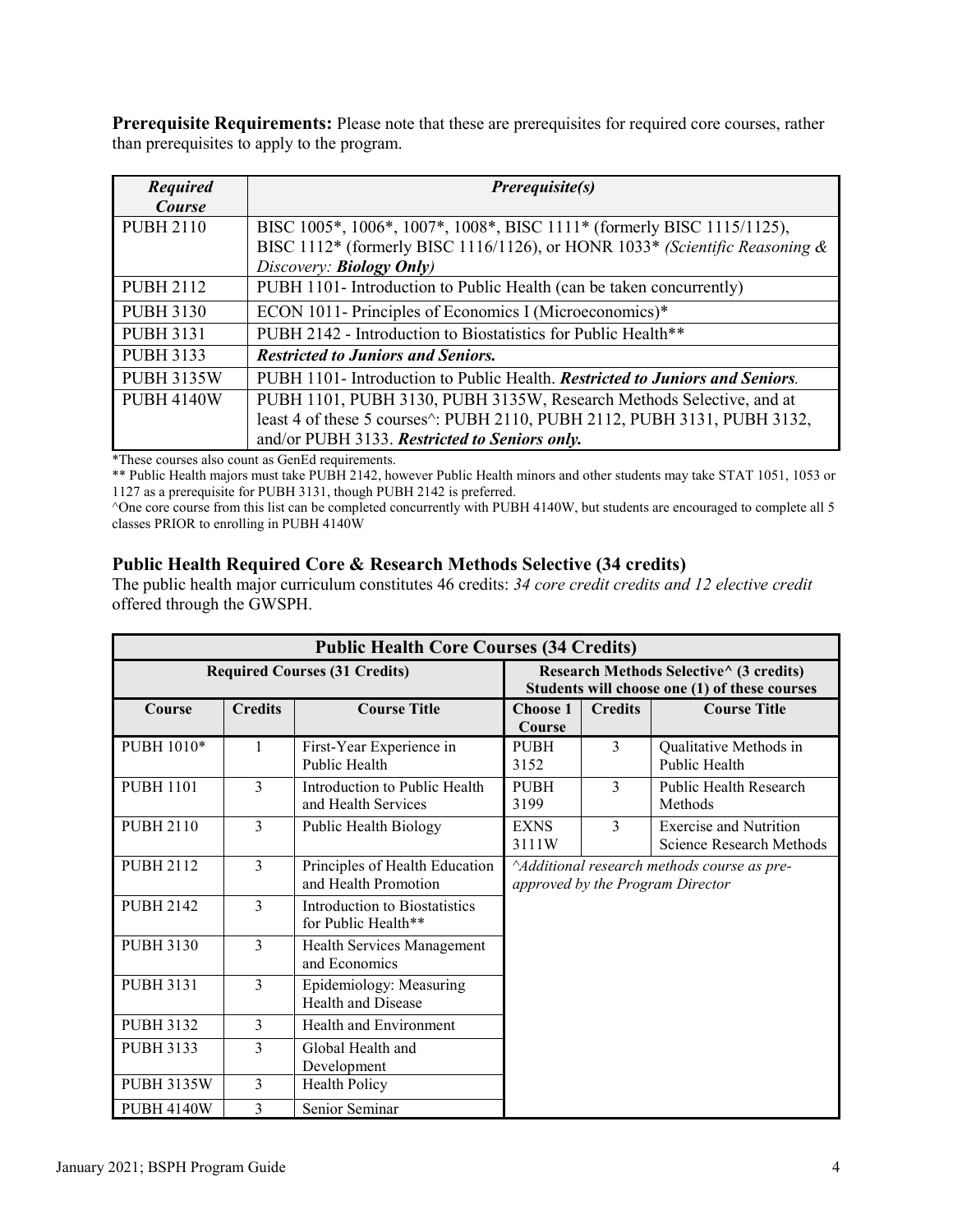\*PUBH 1010: Internal transfer students (i.e., transferring from within another program or school at GW) may satisfy this requirement if they took EXNS 1103, EXNS 1109, or a first-year experience course at another school within GW. Transfer students from other colleges/universities are also exempt from this requirement. \*\*PUBH 2142 is a prerequisite for PUBH 3131.

# **Public Health Electives (12 credits)**

*No more than 9 elective credits may be taken through approved study abroad programs or non-GW domestic courses.* Electives must be taken from the Approved Public Health Elective list or with advanced approval of the Program Director.

# **Concentration Requirements:**

# **No Concentration:**

| <b>BS Public Health - No Concentration - Must Fulfill the Following Degree Requirements</b>                                                                       |            |  |  |  |
|-------------------------------------------------------------------------------------------------------------------------------------------------------------------|------------|--|--|--|
| All General Education Requirements (GenEd)                                                                                                                        | 19 Credits |  |  |  |
| All Public Health Core Curriculum/Research Methods Requirements<br>• C- or better required in core Public Health courses                                          | 34 Credits |  |  |  |
| <b>Public Health Electives:</b><br>Please see the "Guided Electives" worksheet for a list of approved courses<br>C- or better required in Public Health Electives |            |  |  |  |
| <b>General Electives</b>                                                                                                                                          | 55 Credits |  |  |  |
| <b>Total Number of Credits</b>                                                                                                                                    | 120        |  |  |  |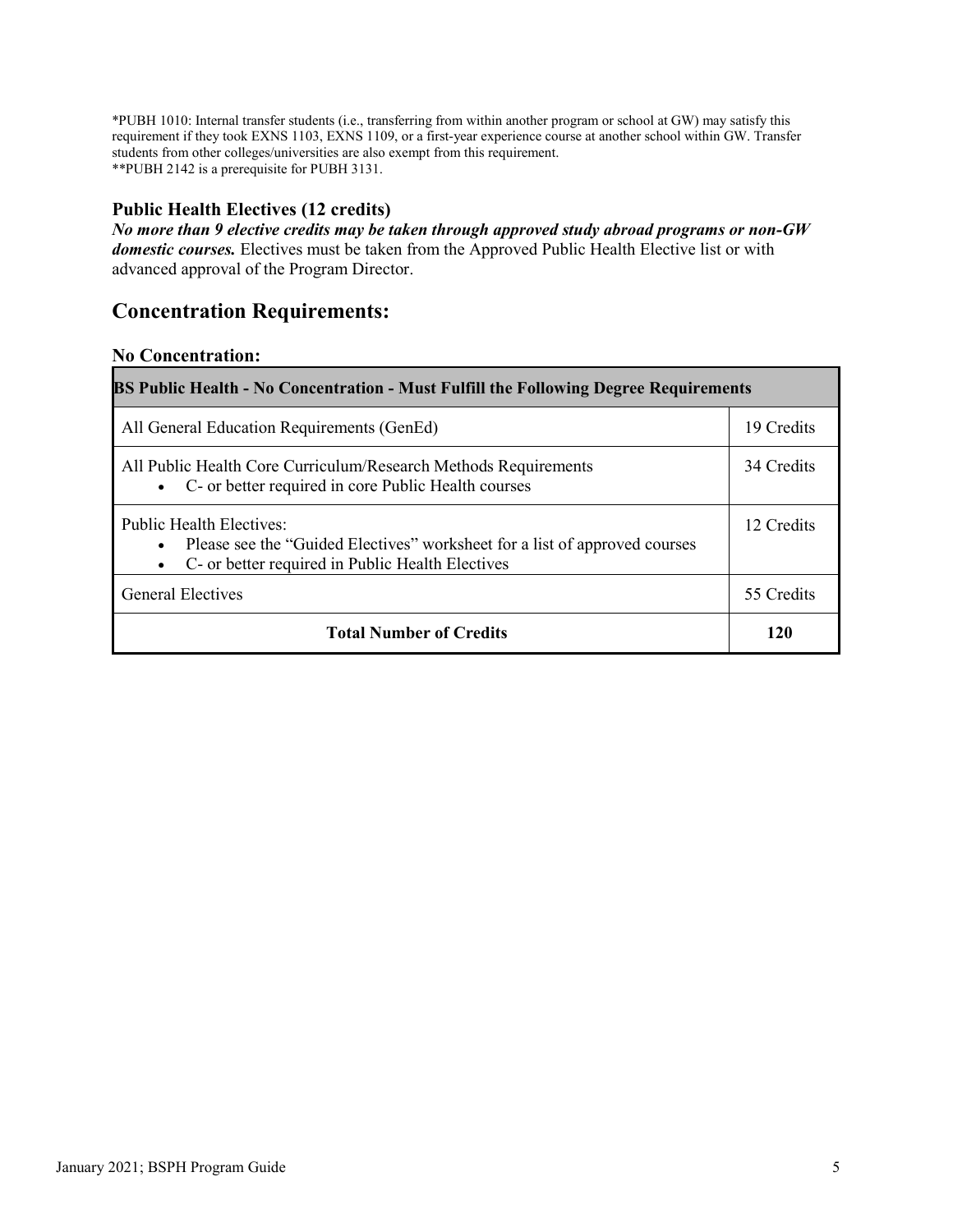| <b>Pre-Medical Professionals Concentration Required Courses</b> |                                                         |                                  |  |                                                                                                                        |                                                                              |                |
|-----------------------------------------------------------------|---------------------------------------------------------|----------------------------------|--|------------------------------------------------------------------------------------------------------------------------|------------------------------------------------------------------------------|----------------|
| Course                                                          | <b>Course Title</b>                                     | <b>Credits</b>                   |  | <b>Course</b>                                                                                                          | <b>Course Title</b>                                                          | <b>Credits</b> |
| BISC $1111a$<br>(formerly BISC)<br>1115/1125)                   | Intro Biology: Cells<br>& Molecules*                    | $\overline{4}$                   |  | $BISC 3261$ or<br><b>CHEM 3165</b>                                                                                     | Intro to Biochemistry or<br><b>Biochemistry I</b>                            | 3              |
| BISC $1112^a$<br>(formerly BISC)<br>1116/1126)                  | Intro Biology: The<br>Biology of<br>Organisms           | 4                                |  | $MATH$ 1220 or<br>1221 or $1231^{\circ}$ or<br>$1232^{a*}$                                                             | Calculus with<br>Precalculus I (or higher<br>level MATH)                     | 3              |
| CHEM 1111 <sup>a</sup><br>CHEM 1112 <sup>a</sup>                | General Chemistry I<br>General Chemistry<br>$_{\rm II}$ | $\overline{4}$<br>$\overline{4}$ |  | PHYS 1011 <sup>ª</sup> and<br>$1012^a$<br>OR PHYS 1021 <sup>a</sup><br>and $1022^a$<br><b>OR PHYS 1025</b><br>and 1026 | General or University<br>Physics I and II                                    | 8              |
| <b>CHEM</b><br>2151/2153                                        | Organic Chemistry I<br>and Lab                          | $\overline{4}$                   |  | PSYC 1001 or<br><b>SOC</b> 1001                                                                                        | General Psychology or<br>Intro to Sociology                                  | 3              |
| <b>CHEM</b><br>2152/2154                                        | Organic Chemistry<br>II and Lab                         | $\overline{4}$                   |  |                                                                                                                        |                                                                              |                |
|                                                                 | <i>count as GenEd requirements)</i>                     |                                  |  |                                                                                                                        | Total Pre-Medical Profession Concentration Requirements (*these courses also | 41             |

# **Pre-Medical Professionals Concentration:**

<sup>a</sup> Students who receive AP credit for these courses do not need to repeat these courses at GW. However, medical schools will expect that students have a minimum of 8 credit hours of upper level BISC coursework **with lab components** and may expect students to have a specific number of semesters/credits of CHEM coursework and advanced PHYS coursework.

| <b>Additional Courses Recommended for Pre-Medical Professionals</b> |                               |       |  |  |
|---------------------------------------------------------------------|-------------------------------|-------|--|--|
| English or Writing <sup>a</sup>                                     | Required/Strongly Recommended | 6     |  |  |
| PUBH 2142 <sup>b</sup> or STAT 1051, 1053, or 1127                  | Required/Strongly Recommended | 3     |  |  |
| BISC 2202: Cell Biology                                             | Helpful/Not Required          | 3     |  |  |
| BISC 2207-8: Genetics                                               | Helpful/Not Required          | $3-4$ |  |  |
| BISC 2322: Human Physiology                                         | Helpful/Not Required          | 3     |  |  |
| BISC 2337W: Intro Microbiology                                      | Helpful/Not Required          |       |  |  |
| <b>Total PMP Additional Recommended Courses</b>                     |                               |       |  |  |

<sup>a</sup> May be fulfilled with UW20/WID courses; also meets GenEd requirements

<sup>b</sup> This course is also required for the BSPH major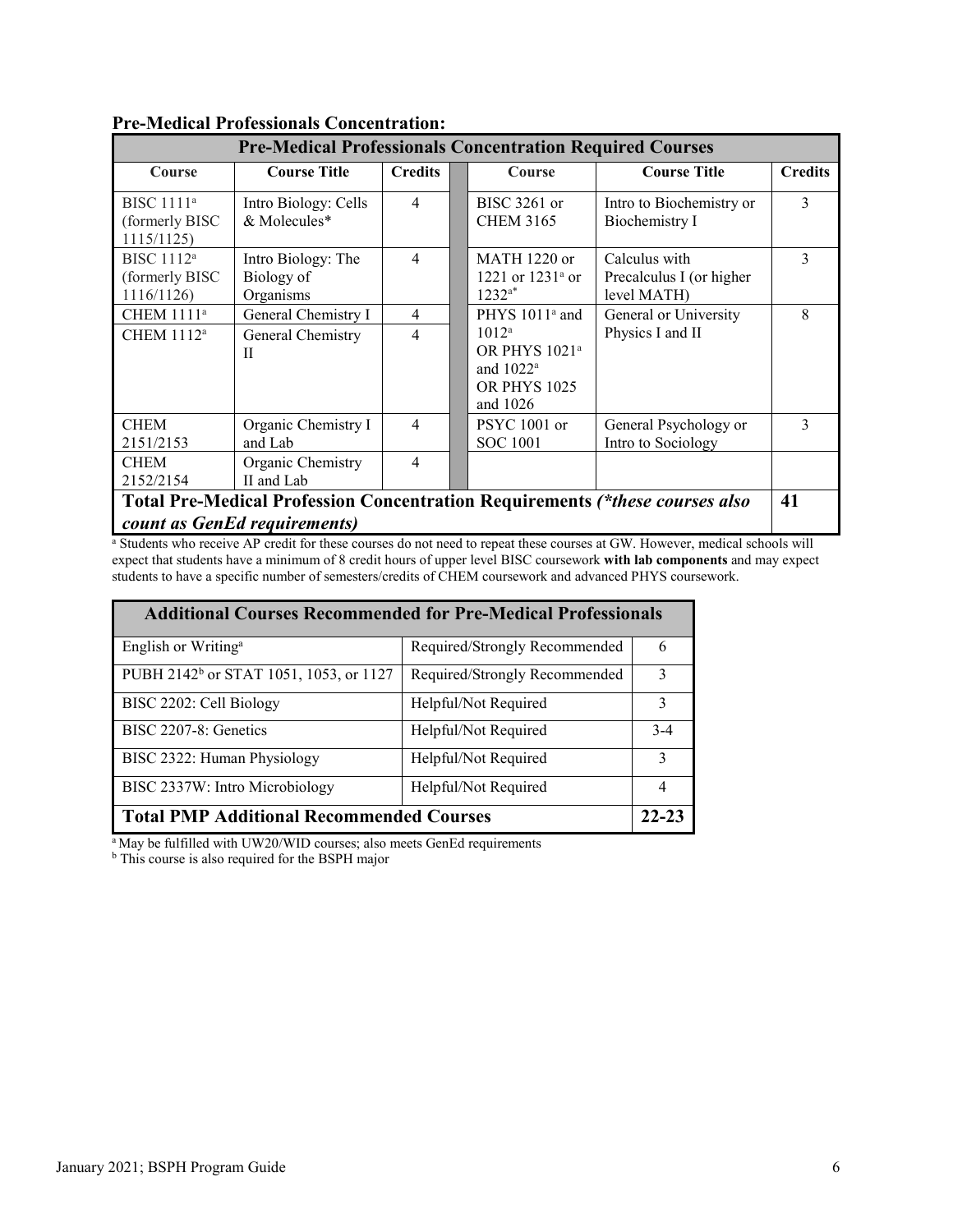| <b>BS Public Health – PMP Concentration - Must Fulfill the Following Degree Requirements</b>                                                                                       |                  |  |  |  |
|------------------------------------------------------------------------------------------------------------------------------------------------------------------------------------|------------------|--|--|--|
| All General Education Requirements (GenEd)<br>GenEds credit total = GenEds $plus$ premedical concentration curricular<br>requirements and recommendations                          | 54 - 71 Credits  |  |  |  |
| All Public Health Core Curriculum/Research Methods Requirements<br>C- or better required in core Public Health courses                                                             | 34 Credits       |  |  |  |
| <b>Public Health Electives</b><br>• Please see the "Guided Electives" worksheet for a list of approved<br>courses<br>C- or better required in Public Health Electives<br>$\bullet$ | 12 Credits       |  |  |  |
| <b>General Electives</b>                                                                                                                                                           | $3 - 20$ Credits |  |  |  |
| <b>Total Number of Credits</b>                                                                                                                                                     | 120              |  |  |  |

#### **Pre-Health Concentration:**

The pre-health concentration is comprised of two components: a set of required courses and a selective. Students must complete all required courses and choose at least four (4) courses from the list of selectives, based on their desired program requirements. Program requirements may vary by individual programs, so please review admissions requirements and consult with the [pre-health advisors.](https://prehealth.gwu.edu/) Substitutions will be considered on a case-by-case basis. Please contact your Academic Advisor if you would like to make a substitution.

| <b>Pre-Health Concentration Required Courses</b>         |                                               |                |  |                                                                 |                                                          |                |
|----------------------------------------------------------|-----------------------------------------------|----------------|--|-----------------------------------------------------------------|----------------------------------------------------------|----------------|
| Course                                                   | <b>Course Title</b>                           | <b>Credits</b> |  | Course                                                          | <b>Course Title</b>                                      | <b>Credits</b> |
| BISC $1111^{a*}$<br>(formerly BISC)<br>1115/1125)        | Intro Biology: Cells<br>& Molecules           | $\overline{4}$ |  | BISC 2336 and<br><b>BISC 2337</b>                               | Microbiology                                             | 4              |
| BISC 1112 <sup>a*</sup><br>(formerly BISC)<br>1116/1126) | Intro Biology: The<br>Biology of<br>Organisms | $\overline{4}$ |  | $MATH$ 1220 or<br>1221* or 1231 <sup>a*</sup><br>or $1232^{a*}$ | Calculus with<br>Precalculus I (or higher<br>level MATH) | 3              |
| CHEM 1111 <sup>a*</sup>                                  | General Chemistry                             | $\overline{4}$ |  | <b>PSYC</b> 1001                                                | General Psychology                                       | 3              |
| CHEM $1112^{a*}$                                         | General Chemistry<br>П                        | $\overline{4}$ |  |                                                                 |                                                          |                |
| <b>EXNS 1110</b>                                         | Anatomy $\&$<br>Physiology I                  | $\overline{4}$ |  |                                                                 |                                                          |                |
| <b>EXNS 1111</b>                                         | Anatomy &<br>Physiology II                    | $\overline{4}$ |  |                                                                 |                                                          |                |
| <b>Total Pre-Health Concentration Core Requirements</b>  |                                               |                |  |                                                                 |                                                          | 34             |

<sup>a</sup> Students who receive AP credit for these courses do not need to repeat these courses at GW. Students should check with specific graduate programs to assess whether there are minimum expectations for advanced coursework in BISC, CHEM, and/or MATH.

\*These courses also count at GenEd requirements.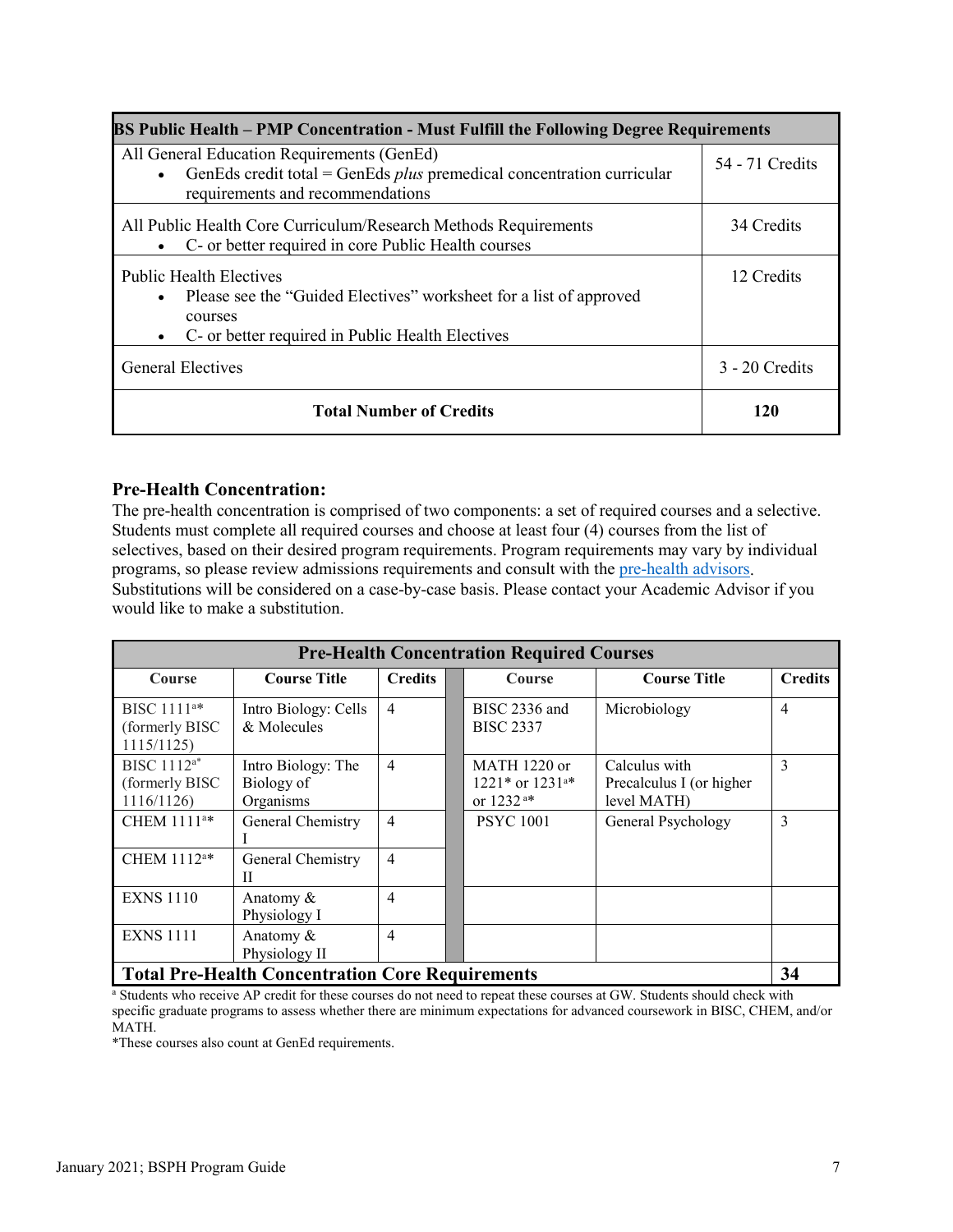| Selective Courses – based on the Pre-Health concentration selected<br>(See concentration table below.)<br>(Choose 4 courses from this list.) |                                            |                |  |                                  |                                       |                |
|----------------------------------------------------------------------------------------------------------------------------------------------|--------------------------------------------|----------------|--|----------------------------------|---------------------------------------|----------------|
| Course                                                                                                                                       | <b>Course Title</b>                        | <b>Credits</b> |  | Course                           | <b>Course Title</b>                   | <b>Credits</b> |
| PHYS 1011*                                                                                                                                   | General Physics I                          | $\overline{4}$ |  | PUBH 3151W or<br>HSCI 2105**     | Current Issues in<br><b>Bioethics</b> | 3              |
| PHYS 1012*                                                                                                                                   | General Physics II                         | $\overline{4}$ |  | <b>HSSJ 2171</b>                 | Child & Adolescent<br>Development     | 3              |
| $PSYC 2011*$ or<br>PSYC 2013*                                                                                                                | Abnormal or<br>Developmental<br>Psychology | 3              |  | <b>HSSJ 2172</b>                 | <b>Adult Development</b>              | 3              |
| EXNS 2119**                                                                                                                                  | Intro to Nutrition<br>Science              | 3              |  | BISC 2207-2208<br>(lab optional) | Genetics                              | $3-4$          |
| <b>CHEM 2151</b><br>and 2153                                                                                                                 | Organic Chemistry I and<br>lab             | $\overline{4}$ |  | <b>BISC 2322</b>                 | Human Physiology                      | 3              |
| <b>CHEM 2152</b><br>and 2154                                                                                                                 | Organic Chemistry II<br>and lab            | $\overline{4}$ |  | BISC 3165 or<br><b>CHEM 3165</b> | Biochemistry I                        | 3              |

\*These courses also count as General Education requirements.

\*\*These courses also count as Public Health Electives

Four (4) recommended selective courses are listed here by common pre-health fields. Note that most dentistry programs require an additional two courses:

| <b>Nursing</b>   | <b>Physician Assistant</b> | <b>Physical Therapist</b> | <b>Dentistry</b>       |
|------------------|----------------------------|---------------------------|------------------------|
| <b>EXNS 2119</b> | CHEM 2151/2153             | <b>PHYS 1011</b>          | CHEM 2151/2153         |
| <b>HSCI 2105</b> | CHEM 2152/2154             | <b>PHYS 1012</b>          | CHEM 2152/2154         |
| <b>HSSJ 2171</b> | BISC 3165 or CHEM 3165     | PSYC 2011 or 2013         | BISC 3165 or CHEM 3165 |
| <b>HSSJ 2172</b> | BISC 2207/2208             | <b>BISC 2322</b>          | <b>PHYS 1011</b>       |
|                  |                            |                           | <b>PHYS 1012</b>       |
|                  |                            |                           | BISC 2207/2208         |

| BS Public Health - Pre-Health Concentration - Must Fulfill the Following Degree Requirements                                                                                    |                 |  |  |  |  |
|---------------------------------------------------------------------------------------------------------------------------------------------------------------------------------|-----------------|--|--|--|--|
| All General Education Requirements (GenEd)<br>GenEd's credit total = GenEds $plus$ pre-health concentration courses                                                             | 59 - 63 Credits |  |  |  |  |
| All Public Health Core Curriculum/Research Methods Requirements<br>• C- or better required in core Public Health courses                                                        | 34 Credits      |  |  |  |  |
| <b>Public Health Electives</b><br>• Please see the "Guided Electives" worksheet for a list of approved courses<br>C- or better required in Public Health Electives<br>$\bullet$ | 12 Credits      |  |  |  |  |
| <b>General Electives</b>                                                                                                                                                        | 11 - 15 Credits |  |  |  |  |
| <b>Total Number of Credits</b>                                                                                                                                                  | 120             |  |  |  |  |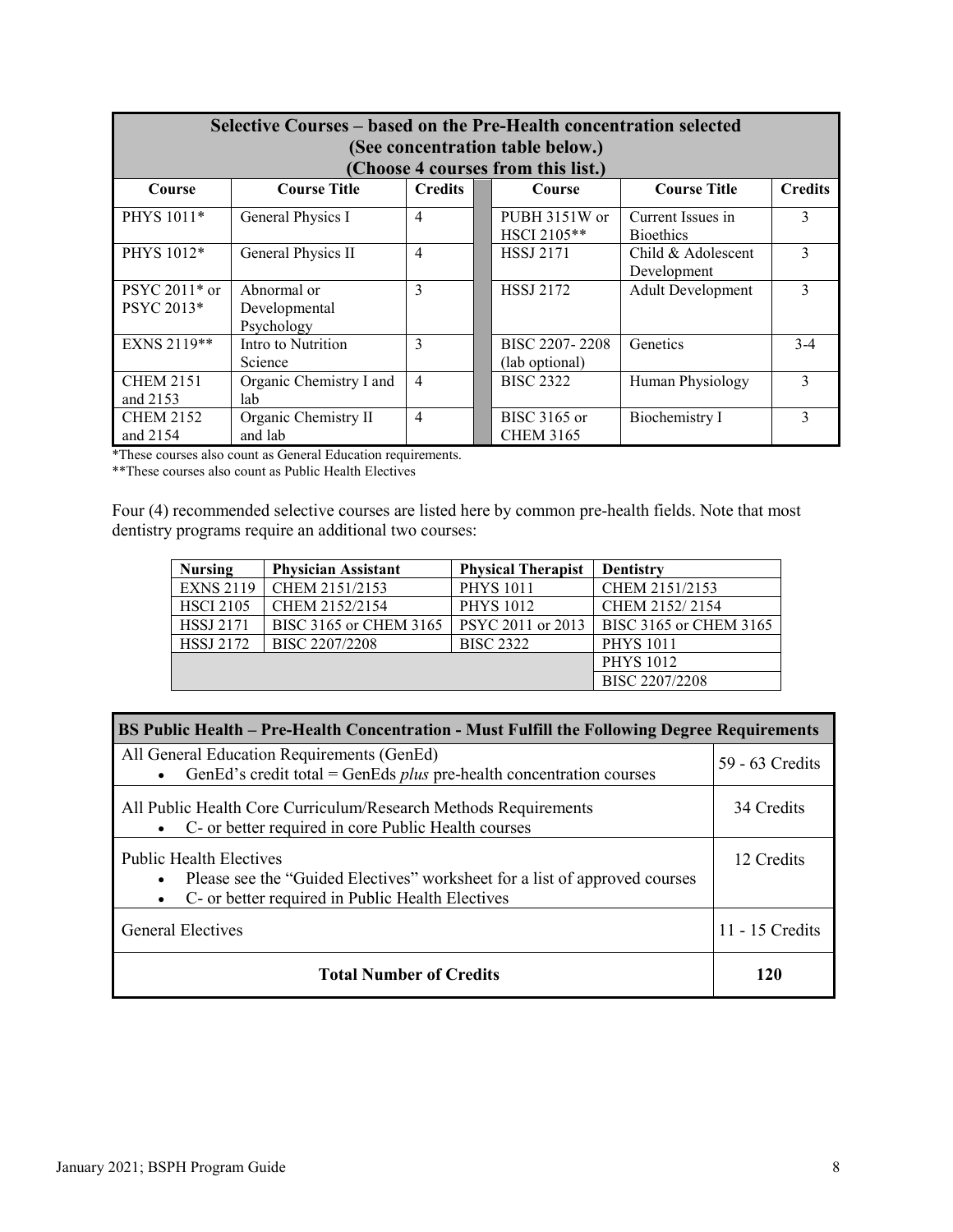# **EXPECTATIONS OF STUDENTS/POLICIES**

- 1. Consult your GWSPH Undergraduate Program Advisor prior to the first term's course registration and in future terms as needed. Students are expected to consult a program advisor in all matters affecting the program of study, such as substitutions, or withdrawals.
- 2. Students following the PMP and Pre-health concentrations must consult with the University Pre-Health advising team [\(https://prehealth.gwu.edu/\)](https://prehealth.gwu.edu/) regarding pre-health expectations and procedures.
- 3. Students must earn a C- or higher in all courses required for the major (core and elective) to graduate with a BSPH major. All BSPH core and elective courses must be taken for a letter grade.
- 4. Students can double count BSPH courses with other majors/minor requirements so long as the other program allows it.
- 5. Students are responsible for reviewing, understanding, and following the policies and requirements as outlined in the Undergraduate Student Handbook [\(https://publichealth.gwu.edu/content/services](https://publichealth.gwu.edu/content/services-students)[students\)](https://publichealth.gwu.edu/content/services-students)and the University's Bulletin [\(www.gwu.edu/~bulletin/\)](http://www.gwu.edu/%7Ebulletin/).
- 6. Earn 120 total credits and satisfy all course requirements for the Public Health major and concentrations as listed above.

**Course Descriptions, program information, and registration** information can be found on the website: [http://publichealth.gwu.edu/academicsa](http://publichealth.gwu.edu/academics)nd [http://bulletin.gwu.edu/courses/PUBH/.](http://bulletin.gwu.edu/courses/pubh/)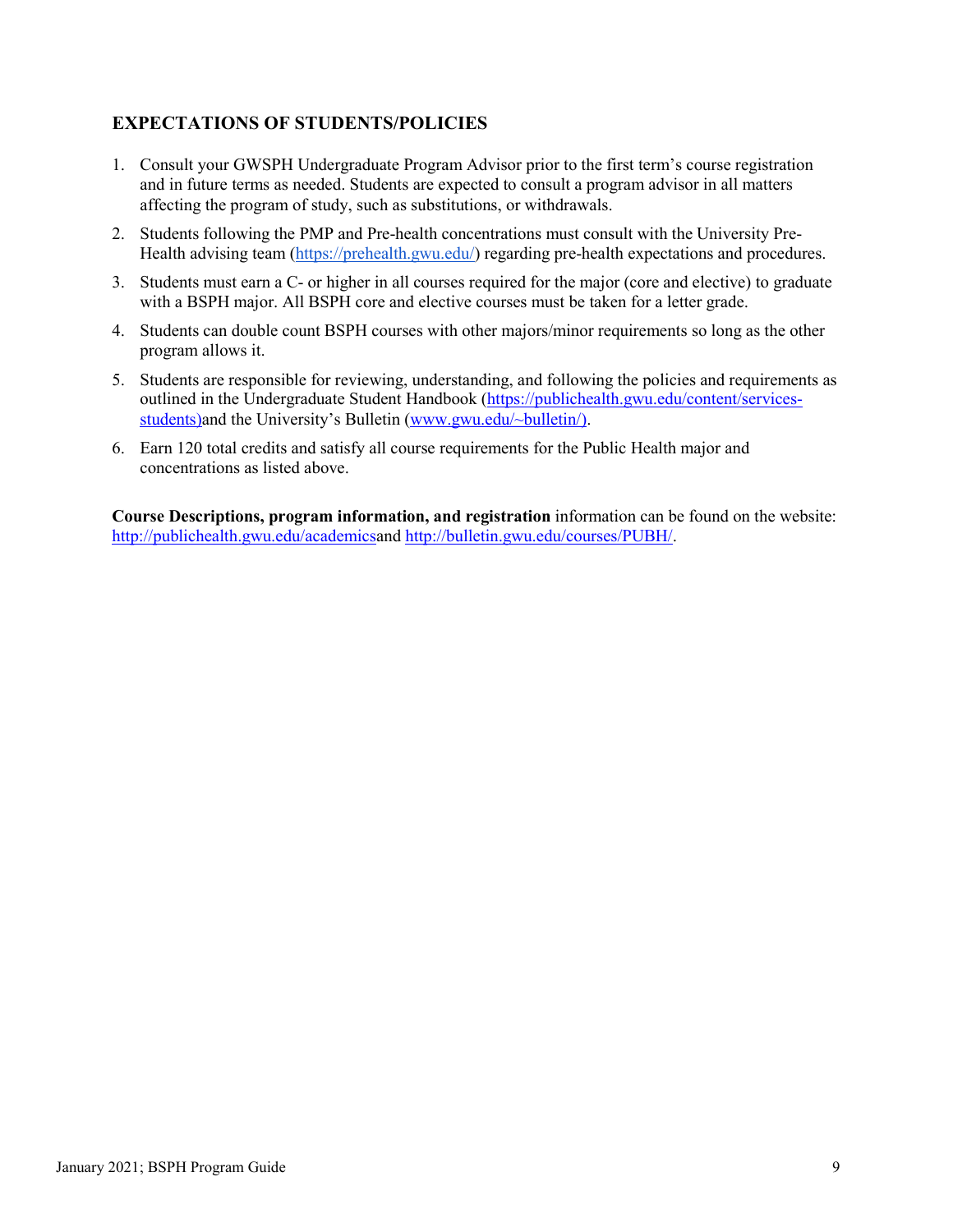# **PUBLIC HEALTH ELECTIVES, 2021-2022**

# **Students may petition the BSPH program director for approval of a GW elective not listed below**

**(***syllabus must be provided).*

#### **AMERICAN STUDIES**

| Topics: Narrative Medicine in American History only<br><b>AMST 3950</b> |  |
|-------------------------------------------------------------------------|--|
|-------------------------------------------------------------------------|--|

#### **ANTHROPOLOGY**

| <b>ANTH 3503</b> | Psychological Anthropology    |  |
|------------------|-------------------------------|--|
| <b>ANTH 3504</b> | Illness, Healing, and Culture |  |
| ANTH 3513/3513W  | Anthropology of Human Rights  |  |

### **BUISNESS ADMINISTRATION**

|  | BADM 4101/4101W   Business Ethics and the Legal Environment |  |
|--|-------------------------------------------------------------|--|
|--|-------------------------------------------------------------|--|

### **BIOCHEMISTRY**

| <b>BIOC 3560</b><br>Health, & Longevity<br>Diet.<br>$\alpha$ correct |
|----------------------------------------------------------------------|
|----------------------------------------------------------------------|

#### **BIOLOGICAL SCIENCES**

| <b>BISC 2450</b>   | <b>Organic Evolution</b> |  |
|--------------------|--------------------------|--|
| BISC 3450 or 3450W | Evolutionary Medicine    |  |

#### **COMMUNICATION**

| 17Q<br>- הר<br>MM0.<br>5 I | Communication<br>sexual 1 |  |
|----------------------------|---------------------------|--|
|----------------------------|---------------------------|--|

#### **COMPUTER SCIENCE**

| <b>CSCI 1011</b> | Introduction to Programming with Java   |  |
|------------------|-----------------------------------------|--|
| <b>CSCI 1012</b> | Introduction to Programming with Python |  |
| <b>CSCI 1121</b> | Introduction to C Programming           |  |

### **ECONOMICS**

| ЛU<br>LSI<br>______ | $\sim$<br>Development<br>ECONOMIC |  |
|---------------------|-----------------------------------|--|
|                     |                                   |  |

#### **EMERGENCY HEALTH SERVICES**

| EHS 2107 <sup>1</sup> | Theory and Practice of Research in a Clinical Setting |  |
|-----------------------|-------------------------------------------------------|--|
| EHS 2109              | Infectious Disease and Bioterrorism                   |  |
| <b>EHS 3175</b>       | Community Risk Management and Safety in EHS           |  |

 $\overline{\phantom{a}}$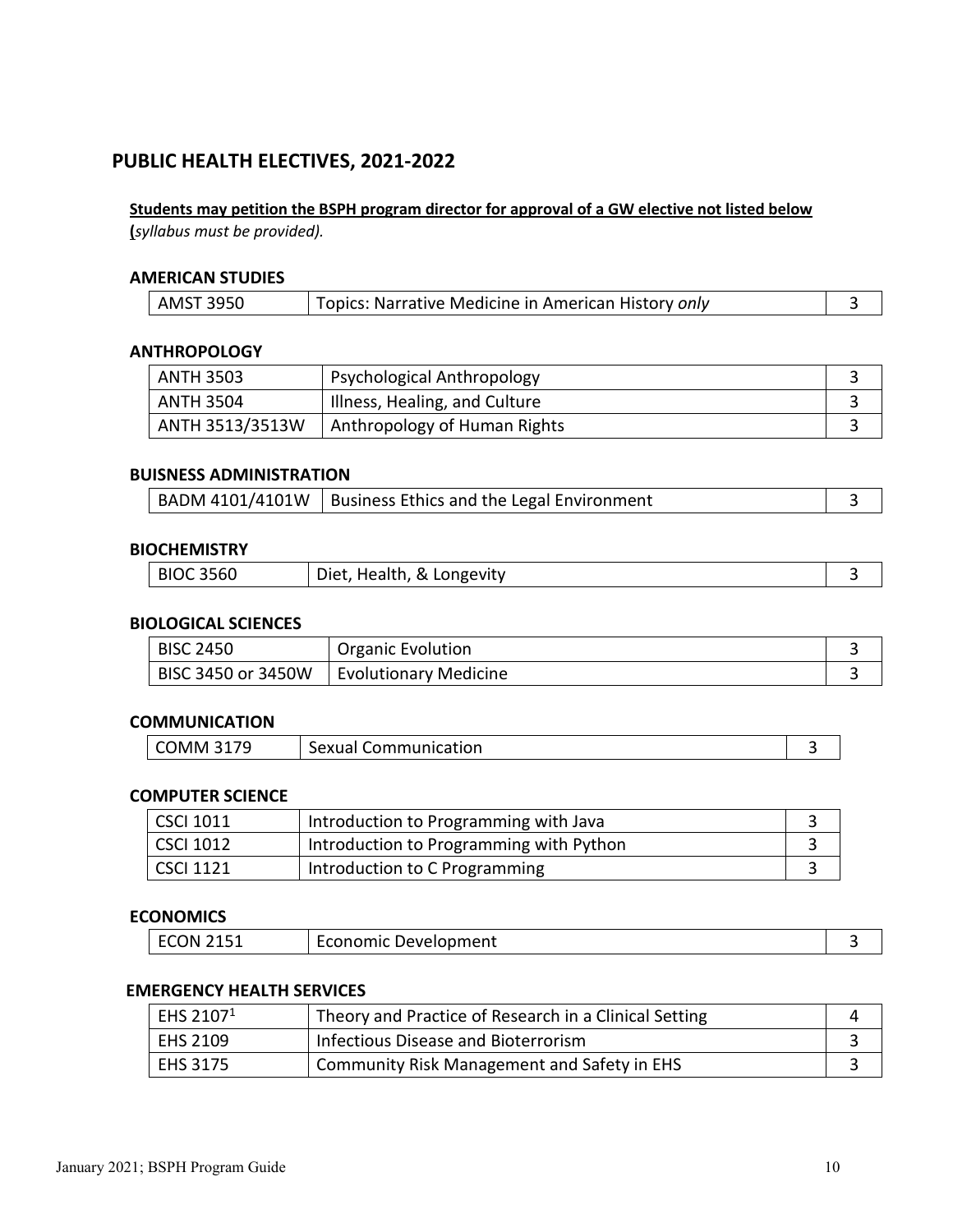# **EXERCISE & NUTRITION SCIENCES**

| <b>EXNS 1114</b>       | <b>Community Nutrition</b>                   |     |
|------------------------|----------------------------------------------|-----|
| <b>EXNS 1199</b>       | Topics in EXNS: International Nutrition only |     |
| <b>EXNS 2116</b>       | Exercise and Health Psychology               |     |
| <b>EXNS 2119</b>       | <b>Introduction to Nutrition Science</b>     |     |
| <b>EXNS 2122</b>       | Food Systems in Public Health                |     |
| <b>EXNS 2123</b>       | <b>Nutrition and Chronic Disease</b>         |     |
| EXNS 3995 <sup>2</sup> | Undergraduate Research                       | 0-6 |

#### **GEOGRAPHY**

| GEOG 1003 | Society and Environment             |  |
|-----------|-------------------------------------|--|
| GEOG 2104 | Introduction to Cartography and GIS |  |
| GEOG 2127 | <b>Population Geography</b>         |  |
| GEOG 2137 | <b>Environmental Hazards</b>        |  |
| GEOG 3106 | Intermediate GIS                    |  |

### **HISTORY**

| HIST 3363 | Race, Medicine, and Public Health |  |
|-----------|-----------------------------------|--|
|           |                                   |  |

# **HEALTH & WELLNESS**

| 1106<br><b>HLWL</b>  | Drug Awareness         |  |
|----------------------|------------------------|--|
| .1109<br><b>HLWL</b> | <b>Human Sexuality</b> |  |

# **HEALTH SCIENCES**

| <b>HSCI 2101</b> | Psychological Aspects of Health (Residential only)               | 3 |
|------------------|------------------------------------------------------------------|---|
| <b>HSCI 2105</b> | Current Issues in Bioethics (may not be taken in a semester when | 3 |
|                  | PUBH 3151W is offered; students can receive BSPH elective        |   |
|                  | credit for either HSCI 2105 or PUBH 3151W, but cannot receive    |   |
|                  | BSPH elective credit for both)                                   |   |
| <b>HSCI 2118</b> | Global Women's Health                                            |   |
| <b>HSCI 3100</b> | Applied Health Equity in Washington, DC                          | 1 |
| <b>HSCI 4103</b> | Health Care Law/Regulation (may not be taken in a semester       | 3 |
|                  | when PUBH 3136 is offered; students can receive BSPH elective    |   |
|                  | credit for either HSCI 4103 or PUBH 3136, but cannot receive     |   |
|                  | BSPH elective credit for both)                                   |   |

#### **PHILISOPHY**

| <b>PHIL 2124</b>  | Philosophies of Disability    |  |
|-------------------|-------------------------------|--|
| <b>PHIL 2125W</b> | Philosophy of Race and Gender |  |
| <b>PHIL 2281</b>  | Philosophy of the Environment |  |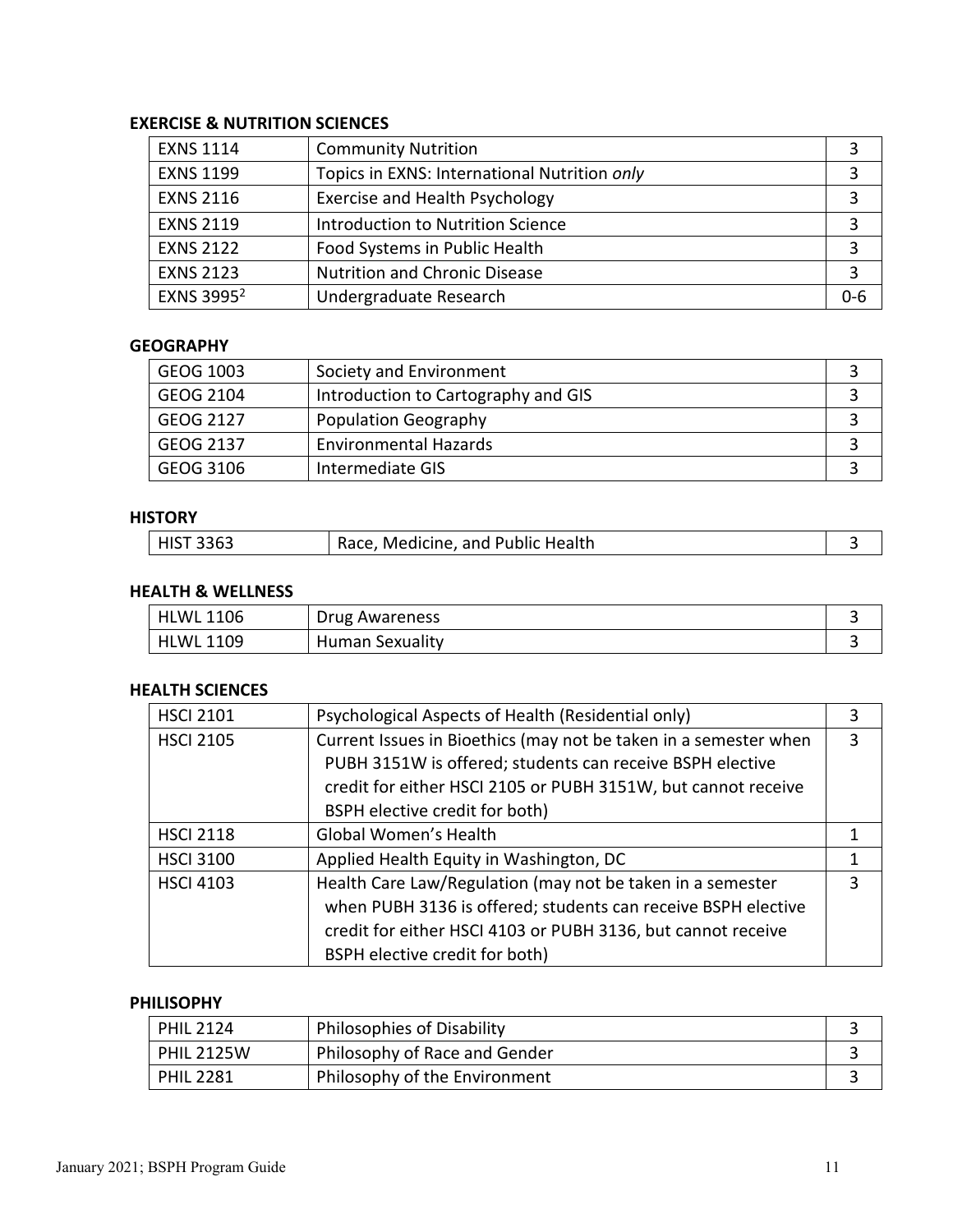# **POLITICAL SCIENCE**

| $\sim$ 2200 $\sim$<br>nce.<br><u>.</u><br>эc<br>2507 | Rights<br>Human! |  |
|------------------------------------------------------|------------------|--|
|------------------------------------------------------|------------------|--|

# **PSYCHOLOGY**

| <b>PSYC 3128</b> | <b>Health Psychology</b>       |  |
|------------------|--------------------------------|--|
| <b>PSYC 3199</b> | Substance Abuse and Addictions |  |

### **PUBLIC HEALTH**

| PUBH 1102 <sup>4</sup> | History of Public Health                        | 3       |
|------------------------|-------------------------------------------------|---------|
| <b>PUBH 2113</b>       | Impact of Culture Upon Health                   | 3       |
| <b>PUBH 2114</b>       | Environment, Health and Development             | 3       |
| <b>PUBH 2117</b>       | Service Learning in Public Health               | 3       |
| <b>PUBH 3115</b>       | Global Health and Human Rights                  | 3       |
| <b>PUBH 3116</b>       | Global Health Systems Performance               | 3       |
| <b>PUBH 3136</b>       | <b>Health Law</b>                               | 3       |
| <b>PUBH 3150</b>       | Sustainable Energy and Environmental Health     | 3       |
| <b>PUBH 3151W</b>      | <b>Current Issues in Bioethics</b>              | 3       |
| <b>PUBH 3199</b>       | Various Topics in Public Health                 | $1 - 3$ |
| <b>PUBH 3201</b>       | <b>Introduction to Bioinformatics</b>           | 3       |
| <b>PUBH 3202</b>       | <b>Introduction to Genomics</b>                 | 3       |
| PUBH 3995 <sup>2</sup> | Undergraduate Research                          | $1 - 6$ |
| PUBH 4199 <sup>5</sup> | Independent Study                               | $1-6$   |
| <b>PUBH 4201</b>       | <b>Practical Computing</b>                      | 3       |
| <b>PUBH 4202</b>       | Bioinformatics, Algorithms, and Data Structures | 3       |

#### **SOCIOLOGY**

| SOC 2189 | Special Topics in Criminal Justice: Rethinking DC Youth & Policing |  |
|----------|--------------------------------------------------------------------|--|
|          | only                                                               |  |

# **STATISTICS**

| STAT 2118 | <b>Regression Analysis</b>                            |  |
|-----------|-------------------------------------------------------|--|
|           | STAT 2183/2183W   Intermediate Statistics Lab/Package |  |

# **WOMEN'S, GENDER, AND SEXUALITY STUDIES**

| <b>WGSS 3170</b> | Special Topics in Women's, Gender, and Sexuality Studies: |  |
|------------------|-----------------------------------------------------------|--|
|                  | Writing/Righting Black Girls' and Women's Health only     |  |

\*NOTE: Courses offered online may only be taken in the summer term